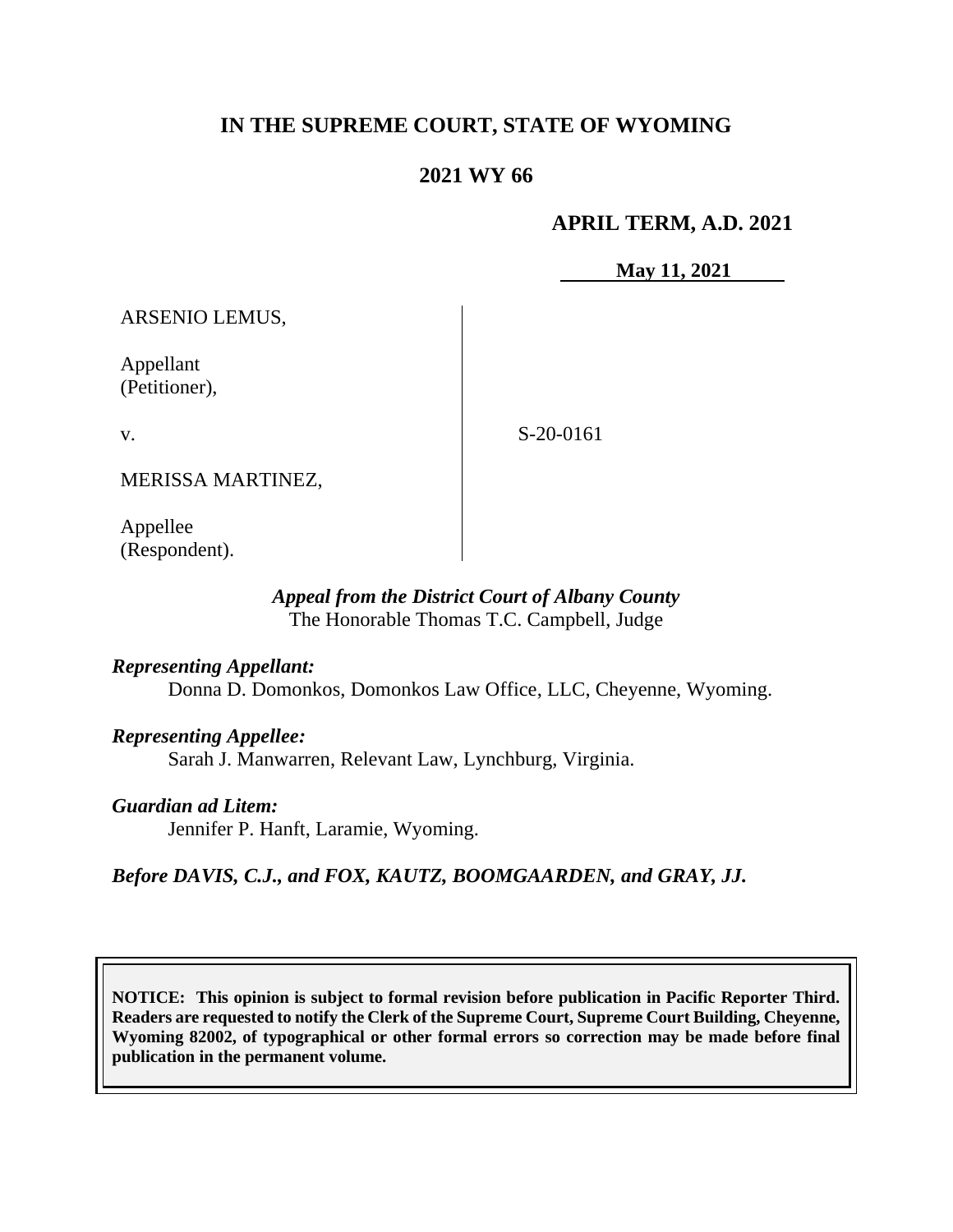### **KAUTZ, Justice.**

[¶1] These parties are before us for the second time. After the district court granted primary physical custody of the parties' children to Merissa Martinez (Mother) and ordered Arsenio Lemus (Father) to pay child support, Father filed a petition to modify custody and support. The district court denied the petition and Father appealed. He argues the district court violated his due process rights when it denied his request that the guardian ad litem (GAL) testify about Father's accusation of bias. Father also claims the court abused its discretion by finding insufficient evidence to support a deduction for mortgage interest expense when calculating income for purposes of child support. Finding no due process violation or abuse of discretion, we affirm. We deny Mother's request for attorney fees and costs under Rule 10.05 of the Wyoming Rules of Appellate Procedure (W.R.A.P.).

#### **ISSUES**

[¶2] Three issues are before us:

1. Did the district court violate Father's due process rights by denying his request to call the GAL to testify about alleged bias at the hearing on his motion to remove the GAL?

2. Did the district court abuse its discretion when it determined Father had not adequately proven mortgage interest expense to justify a deduction when calculating his income for child support?

3. Is Mother entitled to her attorney fees and costs under W.R.A.P. 10.05?

# **FACTS**

[¶3] Because the procedural history of this case is convoluted, we recite only those facts relevant to this appeal.

[¶4] Mother and Father never married but have two children together, a son (JAL) and a daughter (AKL) born in 2006 and 2011, respectively. In November 2016, after Mother and Father's relationship ended, Father filed a petition to establish custody of the children, visitation, and child support. Upon Father's motion, the district court appointed a GAL for the children. After a bench trial, the district court awarded Mother primary physical custody of the children, subject to Father's visitation, and ordered Father to pay Mother \$2,588 in monthly child support. Father appealed, arguing the district court abused its discretion in calculating child support and violated his due process rights by imposing time limits at trial. *See Lemus v. Martinez (Lemus I)*, 2019 WY 52, 441 P.3d 831 (Wyo. 2019).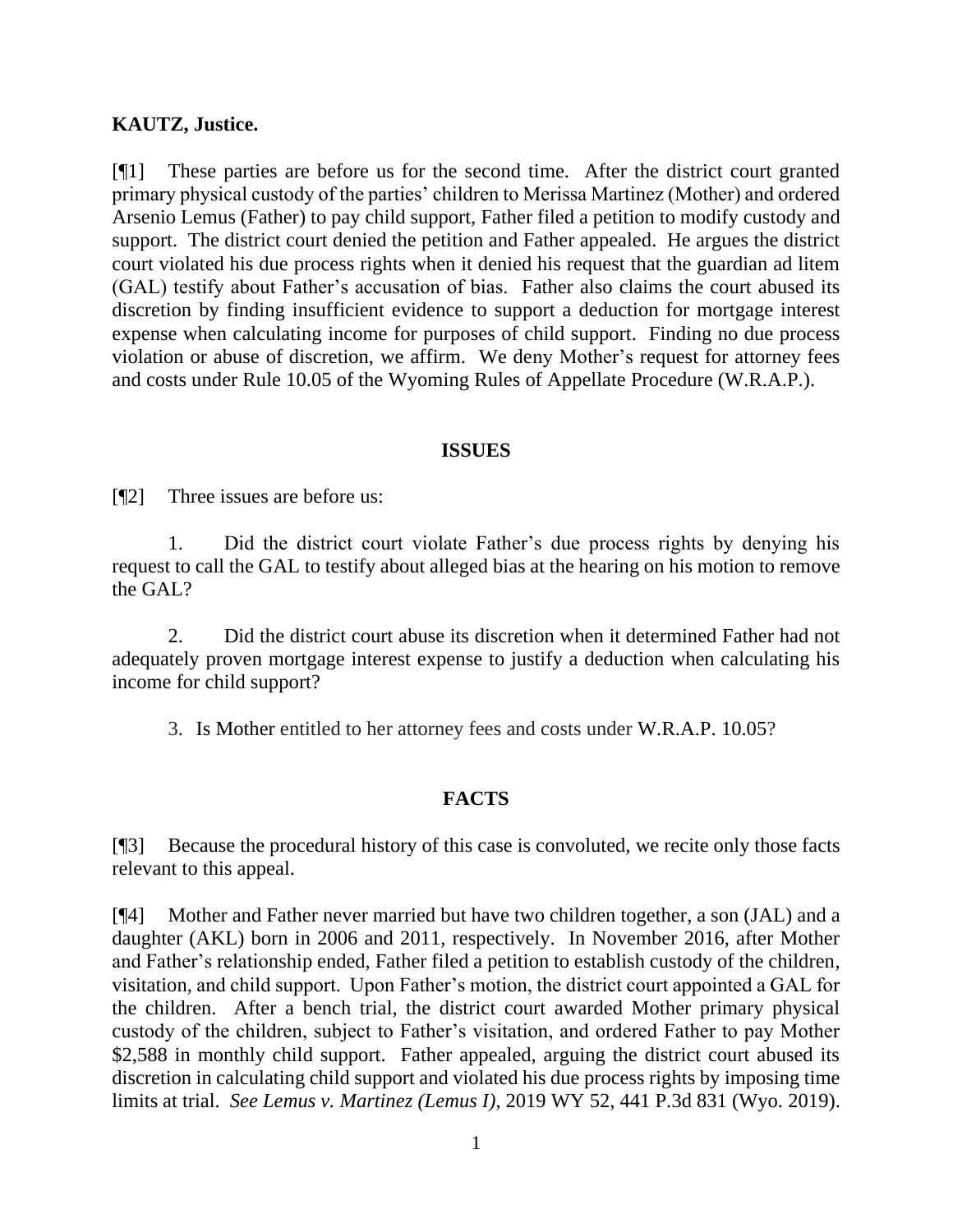[¶5] While his appeal was pending and only two months after the district court entered its custody and support order, Father filed a petition to modify custody and support. He alleged a material change in circumstances had arisen since the court's previous custody and support order, namely, AKL had become stranded on a boat while at Seminoe Reservoir and had to be rescued via helicopter ("boating incident"). Father claimed Mother intentionally provided false information to the search and rescue team to conceal AKL's involvement in the incident and failed to inform him of it.

[¶6] Mother responded to the petition, admitting the boating incident had occurred and she had not immediately notified Father. However, she claimed the boating incident resulted from a sudden change in the weather; AKL was never in danger because she was stranded with adult family members; and Father learned of the boating incident a few days after it occurred. She denied providing false information to the search and rescue team as the information had been provided to the team by her adult cousin, who was with AKL at the time she was rescued.

[¶7] In a separate response, the GAL (who also served as the GAL in the original custody and support proceedings) claimed Father had not adequately pled a material change in circumstances justifying modification or that a change in custody was in the children's best interests. She requested a \$5,000 retainer to investigate the boating incident, explaining:

> Should this matter go to hearing, GAL will need the funds to retain expert testimony from a career firefighter/paramedic/rescue supervisor to present evidence that, given the dynamic weather in Carbon County, Wyoming, *[Mother]'s and [Mother]'s friends/family's responses to the boating incident . . . [were] completely appropriate*.

(Emphasis added).

[¶8] Soon after receiving the GAL's response to his petition, Father filed a motion requesting her removal and the appointment of a new GAL because the GAL was biased against him. In support of his motion, he pointed to the GAL's request for a retainer "not so that she can investigate the events in an unbiased and objective way to determine whether there has been a . . . material change in circumstances that warrants a modification in the best interests of the children . . . but so she can prove that [Mother] acted appropriately[.]" Father also maintained he had concerns at the time of her appointment that the GAL may lack objectivity because she shares an office with his ex-wife's best friend.<sup>1</sup> In an affidavit attached to his motion, Father asserted that soon after her

 $<sup>1</sup>$  Prior to his relationship with Mother, Father was married. He and his ex-wife had four children, all of</sup> whom are now adults. According to Father, they had a contentious divorce.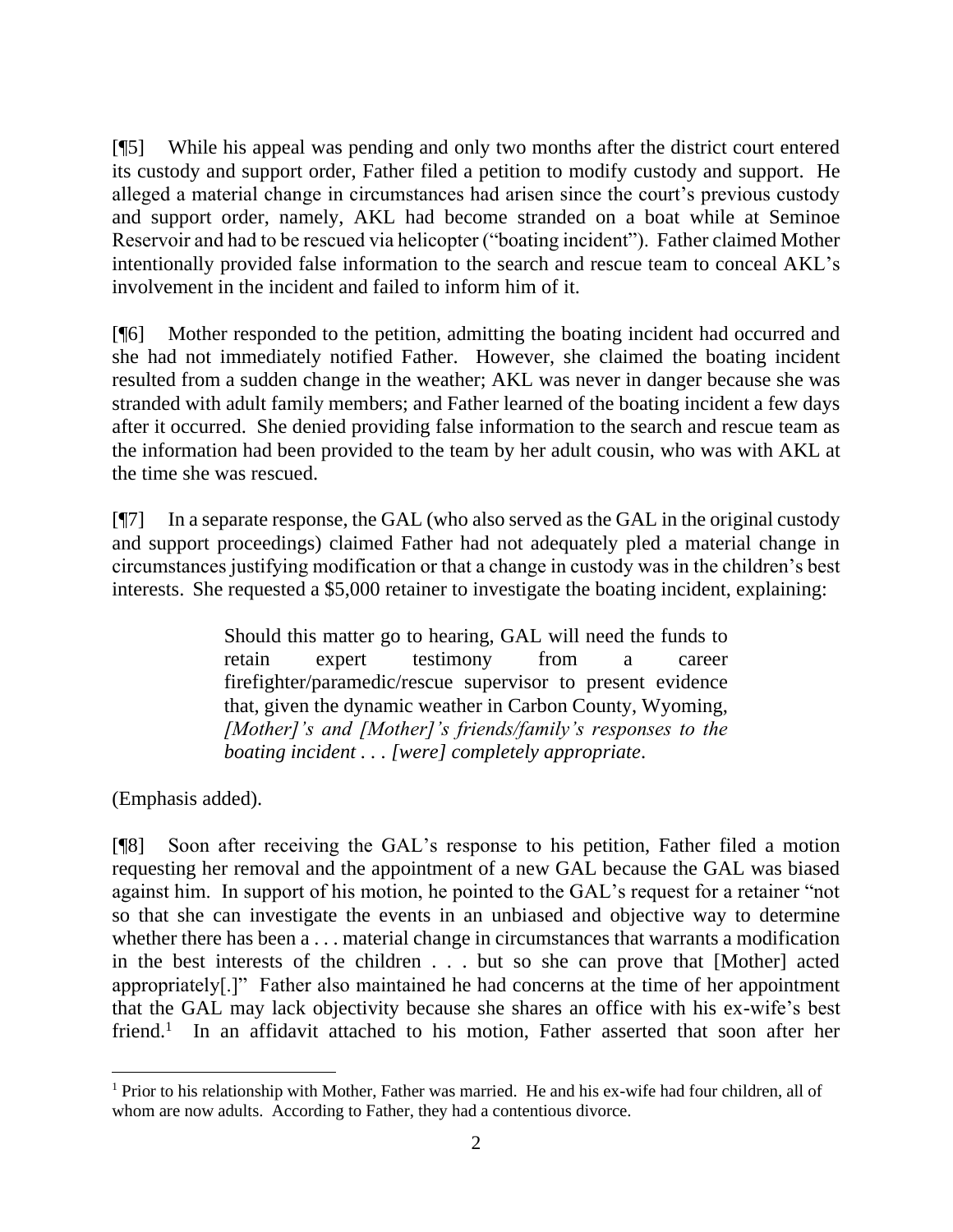appointment, the GAL met with him and told him "she knew all about [him] and that [his] reputation proceeds [him]," which he took to mean she had a negative impression of him. He also expressed concern over the GAL's actions during Mother's deposition, claiming, among other things, the GAL had defended the deposition by objecting to questions posed to Mother and passed a note to Mother's attorney stating, "we might need to end this deposition and seek a protective order." Father later supplemented his motion to remove the GAL with an allegation that after her appointment, the GAL sought to purchase property from Father and he refused to sell it to her. According to Father, the GAL told him there was no conflict. Father claimed he "did not want to displease the GAL by not selling the property to her, but [he] also did not want to agree to sell the property to her and make it seem like [he] was bribing [her] for a good outcome [in the custody litigation]."

[¶9] The district court held a hearing on Father's motion to remove the GAL. At the hearing, Father testified to his belief the GAL was biased against him. His testimony mirrored the allegations in his motion and the supplement to the motion. He also asked the district court for permission to call the GAL as a witness. The district court denied the request. Father's attorney objected and provided an offer of proof:

> [FATHER'S COUNSEL]: By way of an offer of proof, I would submit to this Court that how a [GAL] feels about this particular client is important and relevant. If permitted to testify, I believe the evidence would show that this [GAL] has described [Father] as a piece of S.

> > \*\*\*\*

THE COURT: So your offer is that he has heard secondhand . . . that he's been called a name by the GAL. So it would be hearsay anyway?

[FATHER'S COUNSEL]: The offer of proof would be that if the [GAL] was permitted to testify, I would lay foundation with respect to e-mails exchanged by the [GAL and Father].

THE COURT: So in an e-mail she called him a name?

[FATHER'S COUNSEL]: In an e-mail she defended the name that she called him, yes.

THE COURT: That's your offer of proof. The testimony, the back and forth about such a thing would be contrary to the interests of the children, and it would disqualify, in almost every case every time something like this arises, a sitting GAL.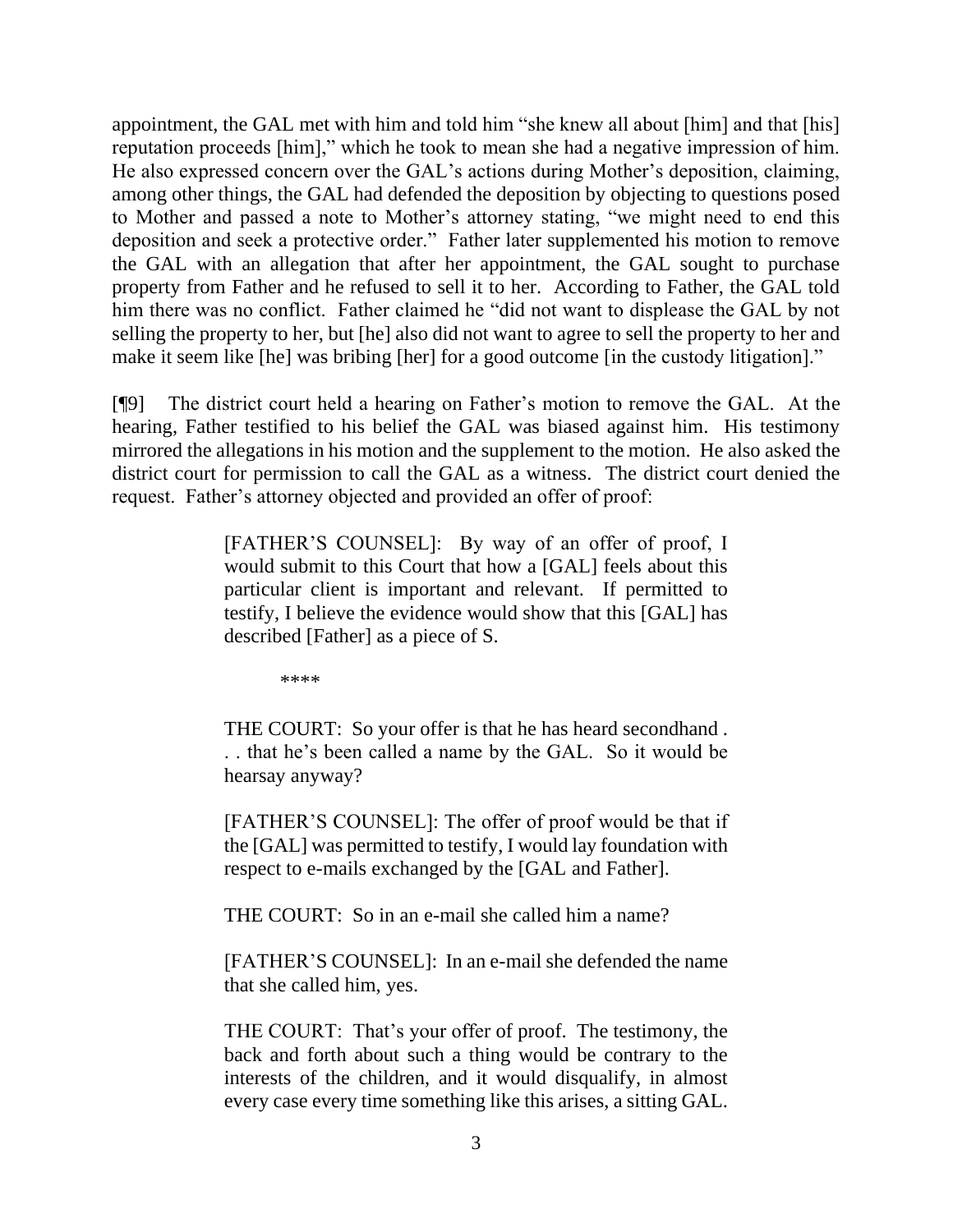Here, even more dangerous because they've come to the conclusion once, and as you've pointed out with your client, he doesn't like the conclusion the GAL came up with.

He didn't appeal on that ground, but he did disagree with it; still does disagree with it.

So I have to be extraordinarily cautious. I do not find the circumstances or the offer, such that it justifies testimony from the GAL.

[¶10] The district court denied Father's motion to remove the GAL, finding "[o]ther than a few examples of deposition behavior, and the result the GAL supported, this evidence does not establish inappropriate conduct or bias relating to the decision-making process." It decided a change of GAL "at this juncture is contrary to the interests of the children [and] would result in substantial additional costs to the parties."

[¶11] We issued *Lemus I* on May 17, 2019. Relevant here, we decided the district court abused its discretion by ordering child support without obtaining sufficient information about Father's income, using conflicting evidence to arrive at his monthly income, and not determining whether Father's deductions for business expenses were appropriate under the statutory definition of income. *Lemus I*, ¶ 33, 441 P.3d at 839. We noted the GAL had reported, and Father's testimony had confirmed, he had at least three businesses, yet the record contained no documentation of Father's income from two of those businesses. *Id*. We remanded to the district court for additional proceedings to determine Father's income. *Id.* We "reiterate [d] that Father [would] have the burden of proving he is entitled to deductions for reasonable unreimbursed legitimate business expenses." *Id*. (citing *Bagley v. Bagley*, 2013 WY 126, ¶ 18, 311 P.3d 141, 1446-47 (Wyo. 2013)).

[¶12] On remand, the parties filed their confidential financial affidavits (CFA). Father filed a total of three CFAs, each reporting a different net monthly income from three businesses—Laramie Valley Contracting, Arsenio Lemus Holdings, LLC, and Opportunity Knocks, LCC. The income reported for the latter two businesses included rental income from various properties. In his first CFA, Father subtracted unreimbursed business expenses in various amounts in calculating his income. He failed, however, to provide his tax returns or any receipts, verified income and expense statements, or other financial records supporting the legitimacy or reasonableness of the claimed expenses. The GAL moved for a court order requiring Father to supplement or amend his CFA with these financial records.

[¶13] Before the court ruled on the GAL's motion, Father filed his second CFA and attached his 2017 and 2018 tax returns. Neither tax return was signed. In these returns, he deducted \$2,000 in interest for Laramie Valley Contracting and \$121,568 in mortgage interest for Arsenio Lemus Holdings. The GAL filed a new motion requesting the court order Father to produce the annual 1098 tax forms associated with the interest deduction.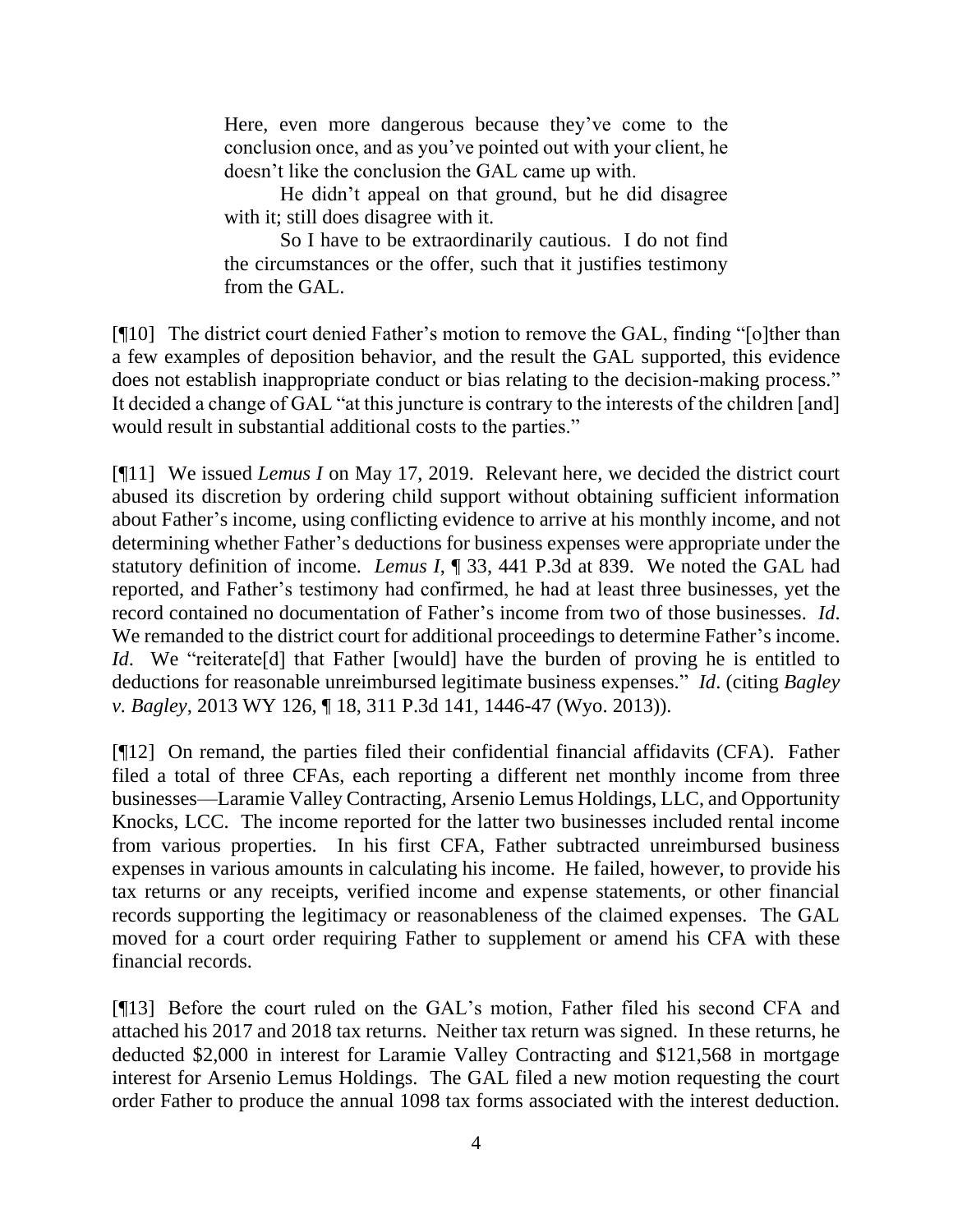In response, Father filed his third CFA. He attached signed 2017 and 2018 tax returns which differed from the unsigned returns. Relevant here, the mortgage interest deduction claimed on his 2018 tax return for Arsenio Lemus Holdings was now \$130,479. He did not provide any Form 1098s documenting this interest. Instead, he filed typed documents from his bank showing amounts he claimed were mortgage interest expenses. The documents did not bear his name and did not identify the mortgaged property, but contained handwritten addresses.

[¶14] The district court held a trial on Father's petition to modify child custody and support. At trial, Mother's attorney asked Father about the interest statements and his failure to provide the Form 1098s. Father claimed the 1098s were lost and could not be located. As a result, he alleged he contacted the bank presidents, who provided the interest statements. According to Father, those statements, while they do not "directly say 1098 on them, . . . they're exactly the same information." He claimed the statements were in the "only format the banks could provide us" and the format did not include his name or the addresses of the properties to which they applied. As a result, Father handwrote the addresses on them.

[¶15] The district court denied the petition to modify custody because there had been no material change in circumstances since entry of its original custody and support order. It also re-calculated monthly child support. It decided Father had not demonstrated he was entitled to the mortgage interest deduction. It found "incredible" his claim that neither he nor his accountant had "the usually recognized mortgage interest information in a tax form known by its number as a 1098" and decided his proof concerning the mortgage interest to be "inadequate and less than credible." As a result, the district court determined Father's monthly income from each of his three businesses as follows: \$13,264.98 for Laramie Valley Contracting after adding back in \$2,000 in mortgage interest; \$10,963.12 for Arsenio Lemus Holdings, LLC, after adding back in \$121,568.00 in mortgage interest; and \$177.66 for Opportunity Knocks.<sup>2</sup> After deducting amounts for the children's health insurance and his federal taxes, *see* Wyo. Stat. Ann. § 20-2-303(a)(iii) (LexisNexis 2019), the court calculated Father's net monthly income as \$23,240.71 and the parties' combined net income as \$24,946.70, resulting in a monthly child support obligation of \$3,582.44, with Father's share being \$3,337.45. The district court also held Father in contempt and

 $2$  It appears the court used the interest amounts from Father's second CFA. We can only speculate, however, because Father's second CFA is not included in the record on appeal, even though Mother cites to it in her brief. We have garnered what information we could concerning Father's second CFA from the trial transcript, the district court's order denying Father's petition to modify custody and support, and the GAL's motions in the district court. In any event, Mother does not complain the court erred in calculating Father's monthly income.

We also note here another discrepancy in the record. The district court's order in the record is missing page 12. As a result, we have relied on the order attached to Father's opening brief for the missing page.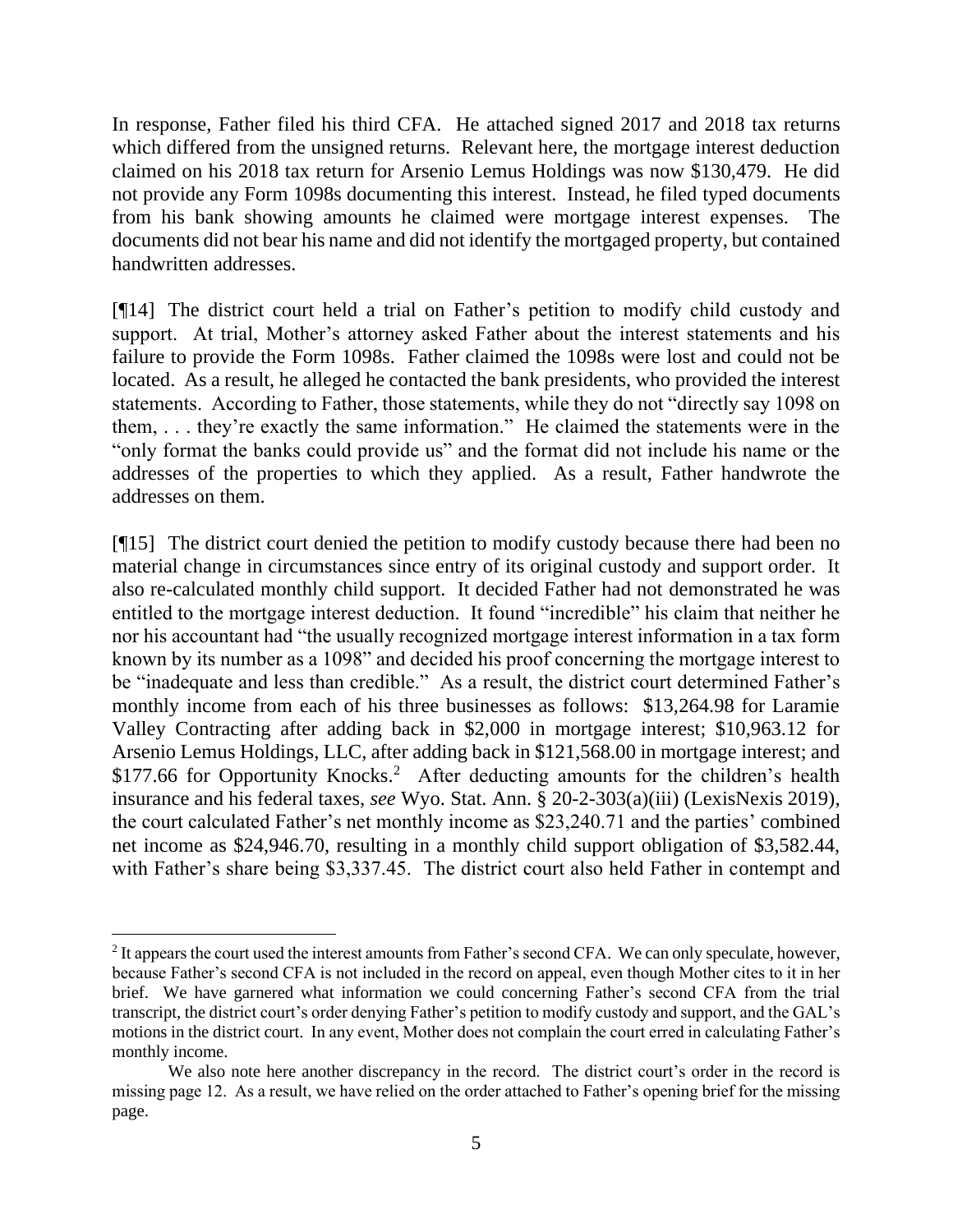ordered him to pay Mother's attorney fees for, *inter alia*, failing to comply with the court's orders and discovery rules relating to evidence of his income.

[¶16] Father again appealed. He argues the district court denied him due process by denying his request to call the GAL to testify at the hearing on his motion to have her removed and abused its discretion by rejecting deduction of mortgage interest in calculating his income for purposes of determining child support.

### **DISCUSSION**

## *1. Due Process*

[¶17] Father argues the district court violated his due process rights by not allowing him to call the GAL to testify at the hearing on his motion seeking her removal. According to him, the role of a GAL is to represent the minor children and help the court determine the children's best interests. He claims a GAL cannot properly fulfill this role if her recommendation is tainted by bias or personal prejudices. He maintains he established a prima facie case the GAL was prejudiced against him and, as a result, he should have been allowed to call her to testify at the hearing concerning that bias. Mother contends the district court did not err by denying Father's request to call the GAL to testify but, even if it did, he was not prejudiced because the GAL's participation in the proceedings played no role in the outcome of the modification proceedings. She agrees the GAL's role is to assist the district court in determining the children's best interests. However, she asserts Father was not prejudiced by the district court's refusal to allow the GAL to testify because the court denied Father's petition for failure to show a material change in circumstances, so it never reached the best interests issue. Before addressing Father's due process argument, we briefly address Mother's prejudice argument.

> We employ a two-step analysis in determining a request for a change in custody or visitation*.* The first step requires a showing of a material change in circumstances since the most recent custody and/or visitation order. Once that is shown, the court determines whether a change of custody and/or visitation is in the children's best interests.

*Kidd v. Jacobson*, 2020 WY 64, ¶ 14, 463 P.3d 795, 798-99 (Wyo. 2020) (internal citations omitted).

[¶18] As we explain below, a GAL's primary role in a custody dispute is to advocate for the children's best interests (the second step). Nevertheless, a GAL also plays a role in the first step because a change in circumstances will be considered material "only if it affects the welfare of the children." *Johnson v. Clifford*, 2018 WY 59, ¶ 11, 418 P.3d 819, 823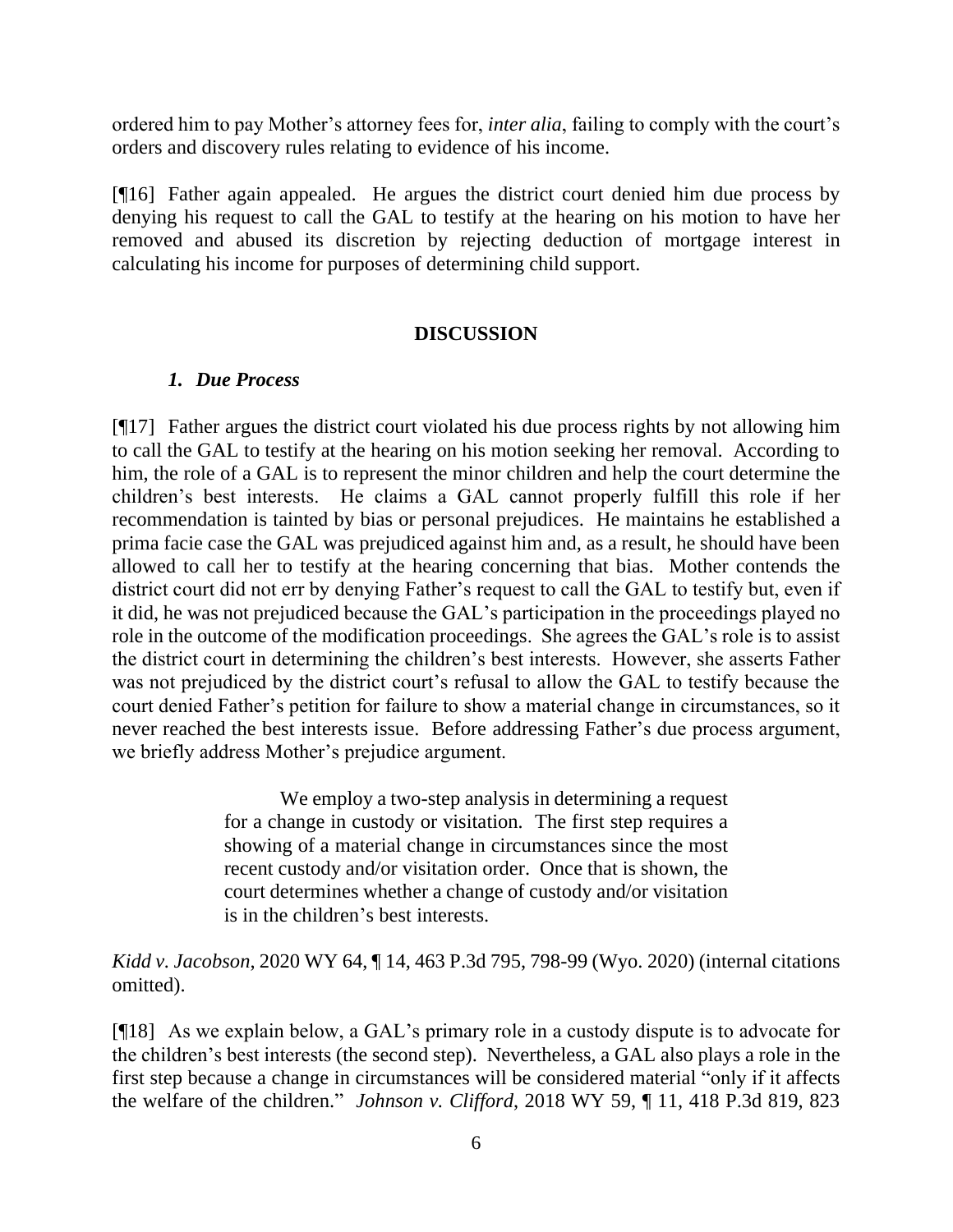(Wyo. 2018) (citing *Hanson v. Belveal*, 2012 WY 98, ¶ 34, 280 P.3d 1186, 1197 (Wyo. 2012), and *Morris v. Morris*, 2007 WY 174, ¶ 6, 170 P.3d 86, 89 (Wyo. 2007)). Indeed, the change in circumstances must affect the welfare of the children to such a degree that it "outweigh[s] society's interest in applying the doctrine of res judicata" to the original child custody order. *Booth v. Booth*, 2019 WY 5, ¶ 20, 432 P.3d 902, 909 (Wyo. 2019) (quotations omitted) (concluding the record supported the district court's decision that a material change in circumstances negatively affecting the children's best interests had occurred justifying a change in custody).<sup>3</sup>

[¶19] That was true in this case. In its order denying Father's petition to modify custody and support, the district court determined Father's allegations did not constitute a material change in circumstances affecting the children's welfare. For example, the court found Father had failed to provide evidence showing how Mother's parenting and personal life "amounted to any changes or operated to the detriment of the children." With respect to Father's claim Mother had refused his requests for extra time with the children, it found "no change in circumstances or any untoward damage to the children has occurred due to the visitation schedule."

[¶20] While we disagree with Mother's prejudice argument, we nevertheless conclude Father has failed to establish a due process violation. The government may not deprive any person of "life, liberty, or property, without due process of law." U.S. Const. amends. V; XIV § 1. *See also,* Wyo. Const. Art. 1, § 6. To establish a due process violation, Father must demonstrate "'both that he has a protected interest and that such interest has been affected in an impermissible way.'" *Brush v. Davis*, 2013 WY 161, ¶ 16, 315 P.3d 648, 653 (Wyo. 2013) (quoting *PRG v. State, Dep't of Family Servs. (In re KMO)*, 2012 WY 100, ¶ 30, 280 P.3d 1216, 1224 (Wyo. 2012)) (other citations omitted). We review de novo whether an individual was afforded due process. *Matter of NRAE*, 2020 WY 121, ¶ 12, 472 P.3d 374, 377 (Wyo. 2020) (citations omitted).

[¶21] Father is correct that child custody decisions implicate a parent's fundamental right to associate with his or her children. *Lemus I*, ¶ 41, 441 P.3d at 840 (citing *Arnott v. Arnott*, 2012 WY 167, ¶ 30, 293 P.3d 440, 454 (Wyo. 2012)). *See also, RA v. State (In re AA),*  2021 WY 18, ¶ 11, 479 P.3d 1252, 1256 (Wyo. 2021) ("The right of familial association is fundamental.") (citing *Clark v. Dep't of Family Servs. (In re GGMC),* 2020 WY 50, ¶ 22, 460 P.3d 1138, 1145 (Wyo. 2020), *JLW v. CAB (In re WDW)*, 2010 WY 9, ¶ 17, 224 P.3d 14, 19 (Wyo. 2010), and *TF v. State, Dep't of Family Servs. (In re Adoption of CF),* 2005 WY 118, ¶ 26, 120 P.3d 992, 1002 (Wyo. 2005)). However, as we said in *Lemus I*, Father "must demonstrate . . . the district court's actions, if inappropriate, impacted his fundamental rights." *Lemus I*, ¶ 42, 441 P.3d at 840-41. In this case, as in *Lemus I*, "[i]t is hard to see how the [district court's refusal to allow Father to call the GAL to testify

<sup>&</sup>lt;sup>3</sup> The GAL was incorrect when she told the district court during closing argument: "[I]t's not my job to address whether a [material] change of circumstances has occurred."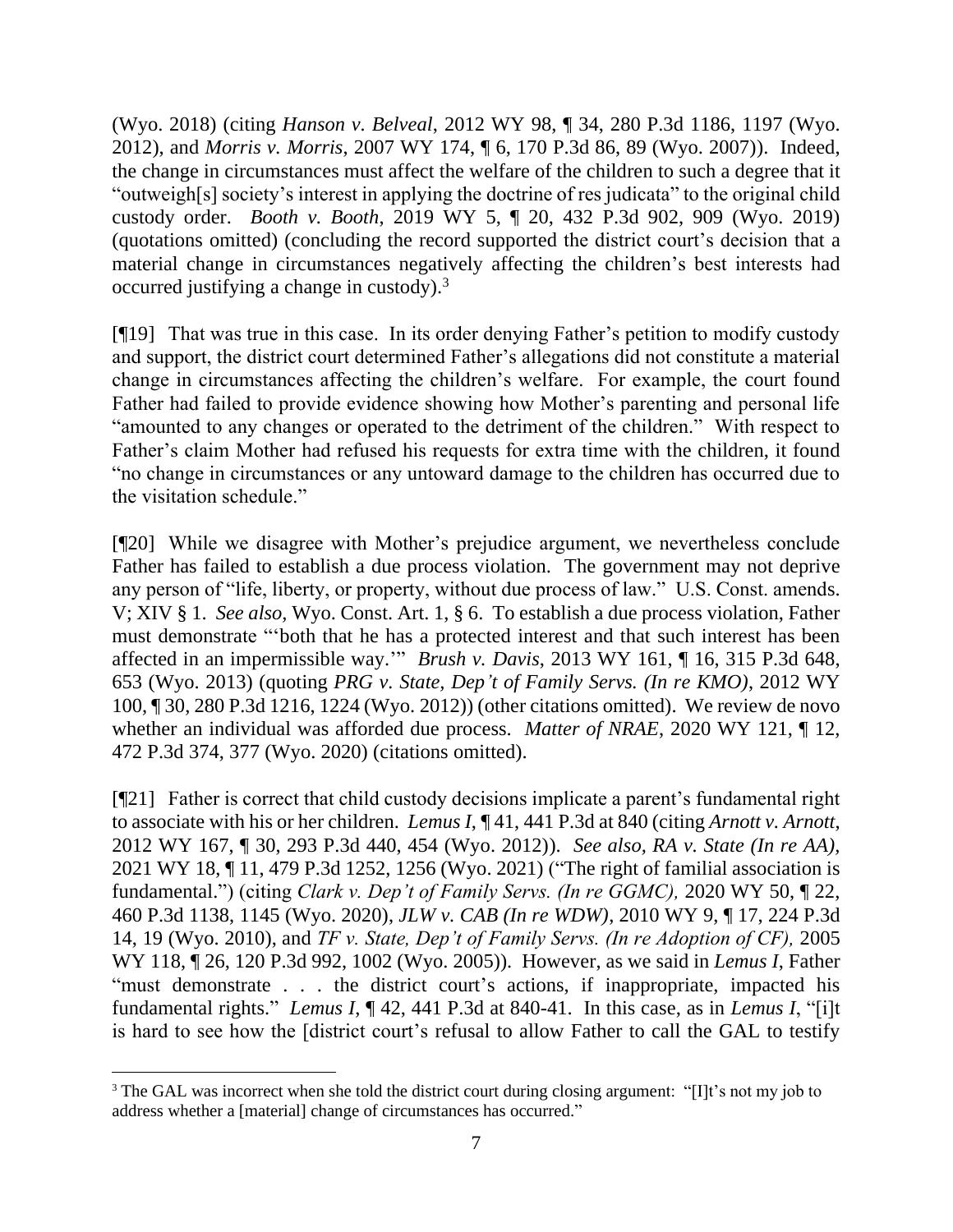concerning her bias] impacted his fundamental right to associate with his children when he does not even argue . . . the [denial of his petition to modify custody and support] was erroneous." *Id.*, ¶ 42, 441 P.3d at 840-41. In any event, the correct inquiry is not whether Father has a fundamental right to associate with his children but whether he has a protected right to a GAL who is unbiased against him. The answer is no. Father cites no cases, and we have found none, holding a parent has a constitutional right to a neutral and unbiased GAL.

[¶22] Father relies on *Clark v. Alexander*, 953 P.2d 145 (Wyo. 1998), for the proposition that "the obligations of a GAL cannot be performed with any sort of bias or personal prejudices" and the GAL "must treat[] each parent equally." He cites the following passage from *Clark*:

> [I]n custody matters, the [GAL] has traditionally been viewed as functioning as an agent or arm of the court, to which it owes its principal duty of allegiance, and not strictly as legal counsel to a child client. \* \* \* In essence, the [GAL] role fills a void inherent in the procedures required for the adjudication of custody disputes. Absent the assistance of a [GAL], the trial court, charged with rendering a decision in the "best interests of the child," has no practical or effective means to assure itself that all of the requisite information bearing on the question will be brought before it untainted by the parochial interests of the parents. Unhampered by the ex parte and other restrictions that prevent the court from conducting its own investigation of the facts, the [GAL] essentially functions as the court's investigative agent, charged with the same ultimate standard that must ultimately govern the court's decision—i.e., the "best interests of the child." Although the child's preferences may, and often should, be considered by the [GAL] in performing this traditional role, such preferences are but one fact to be investigated and are not considered binding on the [GAL]. \* \* \* *Thus, the obligations of a [GAL] necessarily impose a higher degree of objectivity on a [GAL] than is imposed on an attorney for an adult.*

*Id*. at 152 (emphasis added).

[¶23] Father takes this passage out of context. In *Clark*, the issue was whether it was proper for the GAL, who was also actively participating as the minor children's attorney, to testify as a fact witness even though Wyoming Rule of Professional Conduct 3.7 generally prohibits an attorney from acting as an "advocate at a trial in which the lawyer is likely to be a necessary witness." *Clark*, 953 P.2d at 148. In answering this issue, we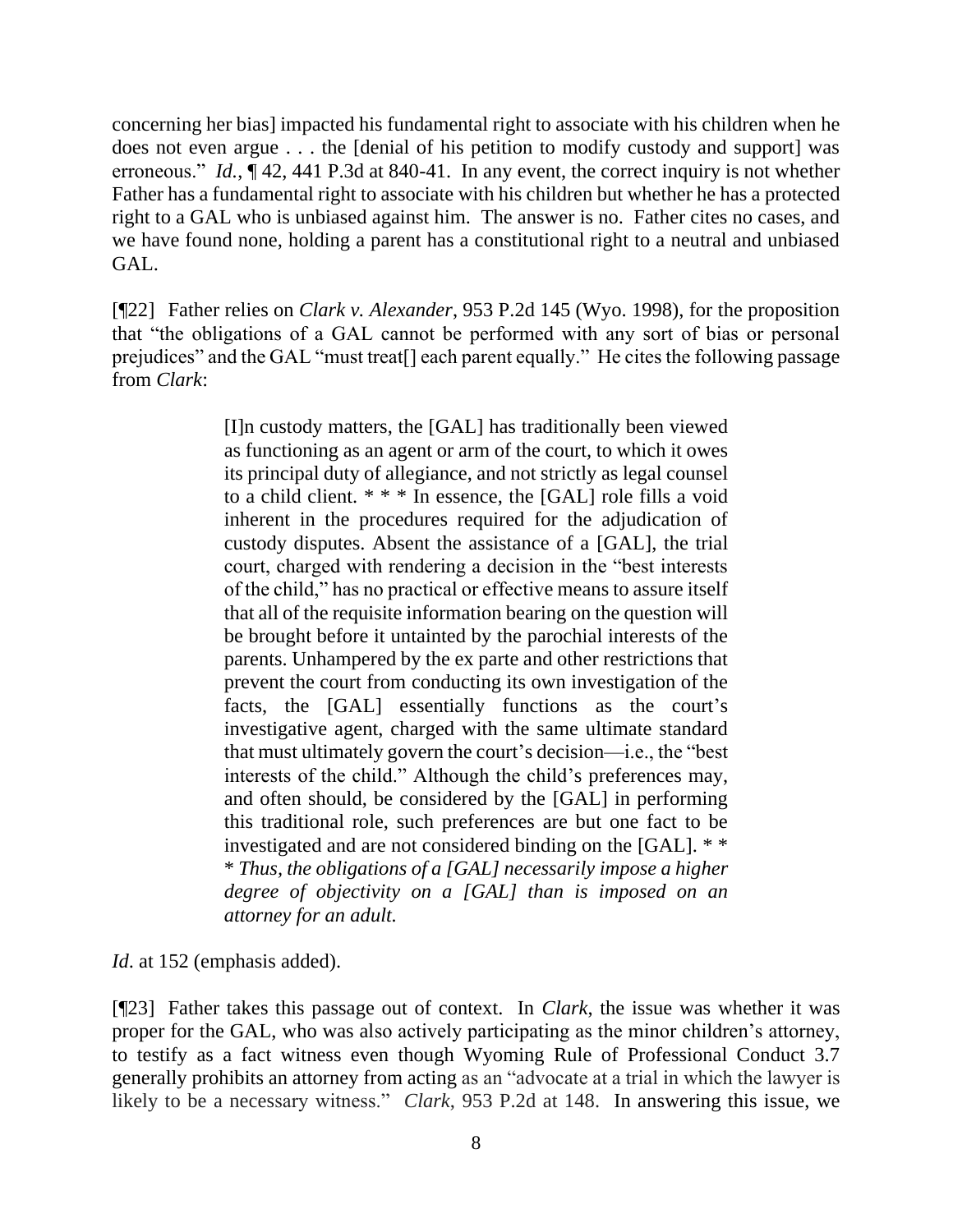recognized the dual roles of an individual who serves as both the GAL and the child's attorney. *Id*. at 151-52. On the one hand, as the GAL, the individual must advocate for the child's best interests, including recommending to the court the outcome the GAL believes to be in the child's best interests. *Id*. at 152. On the other hand, as an attorney, the individual must abide by the rules of professional conduct, including maintaining the client/child's confidentiality and abiding by the client/child's decisions concerning the objectives of representation. *Id*. at 152-53. We noted these roles often conflict. *Id*. For example, the child's best interests may not coincide with the child's custody preference. *Id.* at 152. Due to these conflicting roles, some jurisdictions require both a GAL and an attorney to be appointed for the child. *Id.* at 153. We decided "the costs attending the appointment of both an attorney and a [GAL] would often be prohibitive and would in every case conscript family resources better directed to the child[]'s needs outside the litigation process." *Id*. As a result, we declared the role of the GAL to be a "hybrid," necessitating a modified application of some of the rules of professional conduct. *Id.* However, we concluded no modification was needed to Rule 3.7:

> Our holding in *Moore [v. Moore],* 809 P.2d 261 [(Wyo. 1991),] clearly mandates that the attorney/[GAL] is to be an advocate for the best interests of the child and actively participate at the proceedings. As counsel, the attorney/[GAL] has the opportunity and the obligation to conduct all necessary pretrial preparation and present all relevant information through the evidence offered at trial. Recommendations can be made to the court through closing argument based on the evidence received. It is, therefore, unnecessary to allow the attorney/[GAL] to place his or her own credibility at issue. Consequently, we join those jurisdictions which hold that an attorney/[GAL] may not be a fact witness at a custody hearing.

*Id.* at 154.

[¶24] *Clark* does not require a GAL to remain neutral and unbiased to the parents. Rather, it addresses a GAL's responsibilities to the child. It makes clear a GAL does not act as an objective decision maker but rather as an advocate for the child's best interests. *Clark,* 953 P.2d at 154 ("[T]he attorney/[GAL] is to be an advocate for the best interests of the child and actively participate at the proceedings."); *Matter of GAC*, 2017 WY 65, ¶ 19, 396 P.3d 411, 416 (Wyo. 2017) ("In *Moore*, 809 P.2d at 264, we stated . . . the [GAL] is the attorney for the minor whom he is appointed to serve and participates in the proceedings as an advocate. We expanded upon the *Moore* ruling in *Clark* and explained that the [GAL] performs dual roles, by acting in the child's best interest and as an advocate in his favor.") (internal quotation marks omitted). The Wyoming Rules of Professional Conduct also bear this out. *See, e.g.*, Wyo. R. Prof. Cond. 1.2(e) ("When a lawyer is appointed to act as a [GAL], the lawyer *shall represent what he or she reasonably believes to be in the best*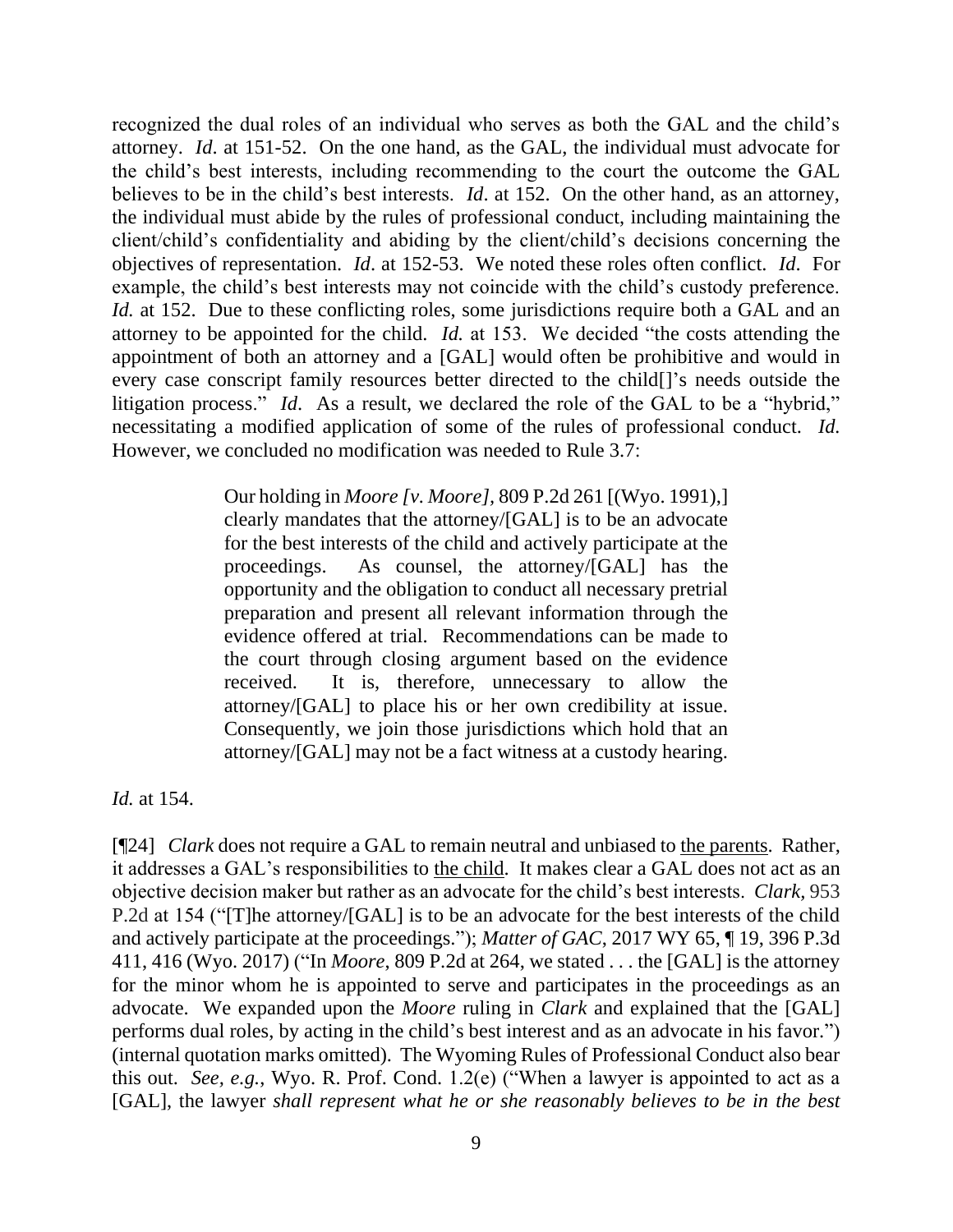*interests of the individual*. The lawyer shall not, therefore, be bound by the individual's objectives for the representation . . . .") (emphasis added); Wyo. R. Prof. Cond. 1.4 ("A lawyer shall explain a matter to the extent reasonably necessary to permit the client to make informed decisions regarding the representation, *except that a lawyer appointed to act as a [GAL] shall be ultimately responsible for making decisions in the best interests of the individual*.") (emphasis added).

[¶25] As we explained in *Pace v. Pace,* 2001 WY 43, ¶ 26, 22 P.3d 861, 870 (Wyo. 2001):

A [GAL], counsel, and the court should work together at the beginning of a case to develop and articulate clearly the scope and nature of the [GAL]'s responsibilities. Full investigations of the facts relevant to custody should be completed by the [GAL], including interviewing witnesses deemed appropriate by the [GAL], custody evaluators, if any, counselors, teachers, relatives, and friends. Based on the evidence, input from any experts, and their own best judgment, the [GALs] will develop their recommendations concerning custody. They should communicate with the parents' counsel, preferably in writing, regarding the proposed recommendations sufficiently in advance of trial to allow them to prepare evidence in response to the recommendations. If the parties agree, those recommendations should be provided to the court prior to trial. To fulfill their obligations to the children they represent, [GALs] must take the necessary steps to assure sufficient evidence is presented at trial either by introducing the evidence themselves or assuring counsel for one or both parents are prepared to do so. Finally, [GALs] should present their recommendations to the court in the form of closing argument and not through personal testimony. We recognize fully that often [GALs] are not handsomely compensated for their work. However, performing these outlined duties is required to fulfill their professional responsibility.

[¶26] In granting Father's initial request for the appointment of a GAL, the district court clearly articulated the scope and nature of the GAL's duties. It found there were disputed issues concerning the children's best interests, including "a high level of acrimony between [Mother and Father]" and allegations of "[a]buse or neglect," "[i]llegal or excessive drug or alcohol abuse by a party," "family violence," "mental health problems," "[s]pecial physical, educational, or mental needs," and "[i]nappropriate adult influence or manipulation." It determined appointment of a GAL was "appropriate and necessary *to represent the children's best interests with regard to these issues*." (Emphasis added). It authorized the GAL to act as an attorney of record with notice of all pleadings and settings;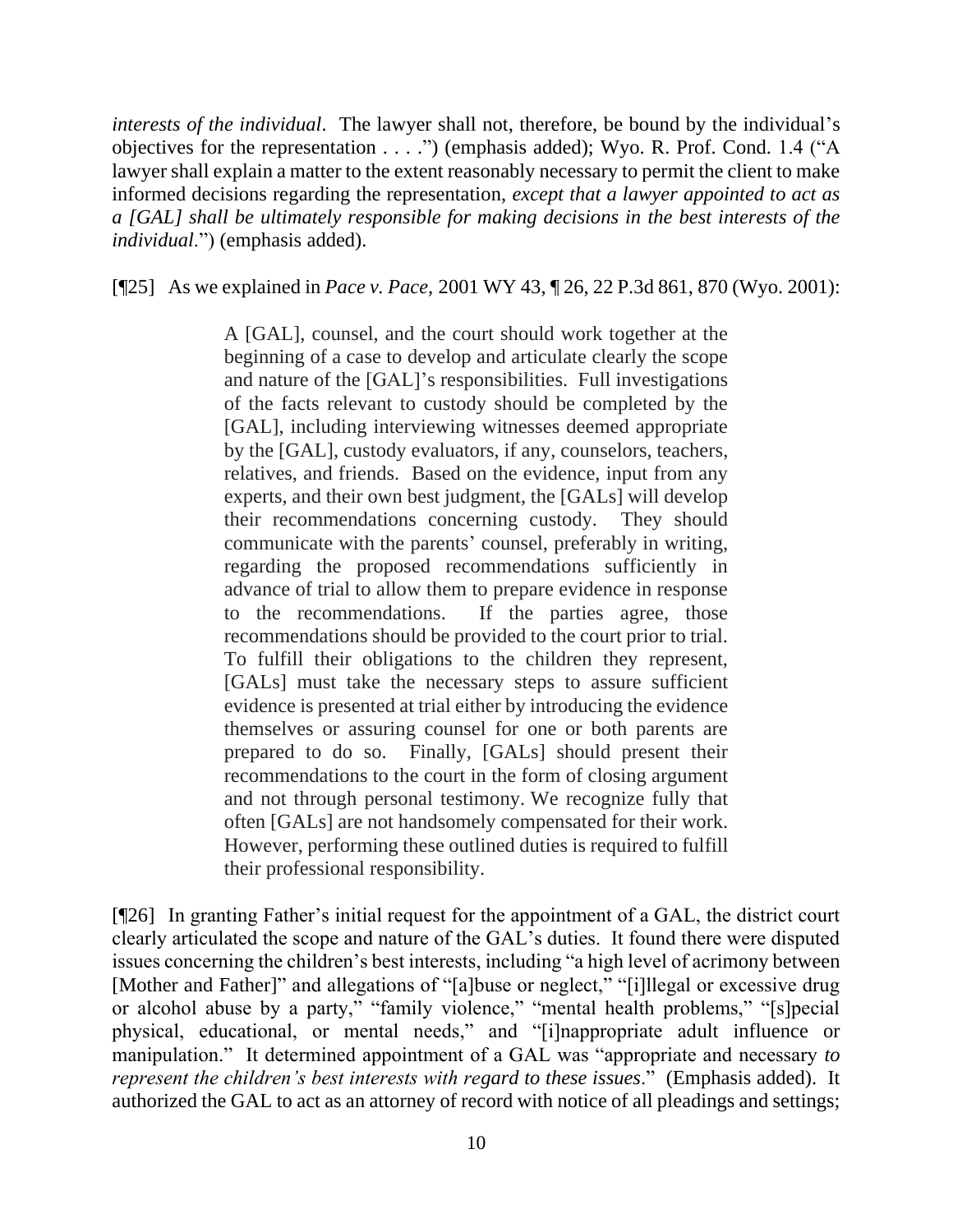to fully investigate the issues relating to the children's best interests; to participate in discovery, file pleadings, and attend all hearings; and to "develop and present relevant evidence related to the children's best interests to the Court at trial."

[¶27] The GAL fulfilled these responsibilities, both in the initial custody and support proceedings and during the proceedings to modify custody and support. She conducted investigations, participated in discovery, filed pleadings, attended all hearings, crossexamined the witnesses at trial, and sought to have Father correct his inadequate financial disclosures to determine the proper support for the children. After hearing the evidence at both trials, she advocated for the result she believed to be in the children's best interests. Not surprisingly, in fulfilling her role as an advocate for the children's best interests, the GAL acted adversely to one of the parent's wishes, in this case Father's. However, this is true in almost every child custody matter—one party "wins," the other "loses." But it was the district court, not the GAL, which ultimately determined custody in the children's best interests. If Father was dissatisfied with the district court's decision to award Mother primary physical custody, his remedy was to appeal that decision. He did not. *See Lemus I*, ¶ 42, 441 P.3d at 840 ("Father does not contest the district court's custody determination.").

[¶28] Because a GAL acts in the child's best interests, a district court may remove a GAL only for circumstances adverse to the child. *See* 43 C.J.S., *Infants*, § 438 ("The court has the power to remove, or revoke the authority of, a [GAL] or next friend for sufficient cause. The court must remove, or revoke, the authority of the representative when the circumstances require it. In particular, the court has a duty to remove the representative *when the removal is necessary to protect the interests of the infant*.") (emphasis added). Father presented no evidence the GAL was acting adversely to the children or their best interests. Rather, he sought to remove the GAL because she was biased toward him. Similarly, in his offer of proof in response to the district court's refusal to allow him to call the GAL to testify, Father alleged the GAL would have testified concerning e-mails between them in which she defended calling him a name. Again, this testimony would have shown only that the GAL apparently had evaluated the facts against him, not that the GAL was acting adversely to the children or their best interests.

[¶29] It is appropriate for a GAL to continue in a case after the trial court makes an initial custody determination and a parent claims custody or visitation should be changed. At that point the GAL knows the history of the case, knows the children, and likely reached conclusions for or against one parent, based on the best interests of the children. Father claims such a GAL cannot continue because his or her conclusions constitute a bias. In doing so, Father confuses his protected rights with the rights of his children. He provides no authority for his claim that the GAL cannot continue in the case, nor does he provide any logical argument to support it.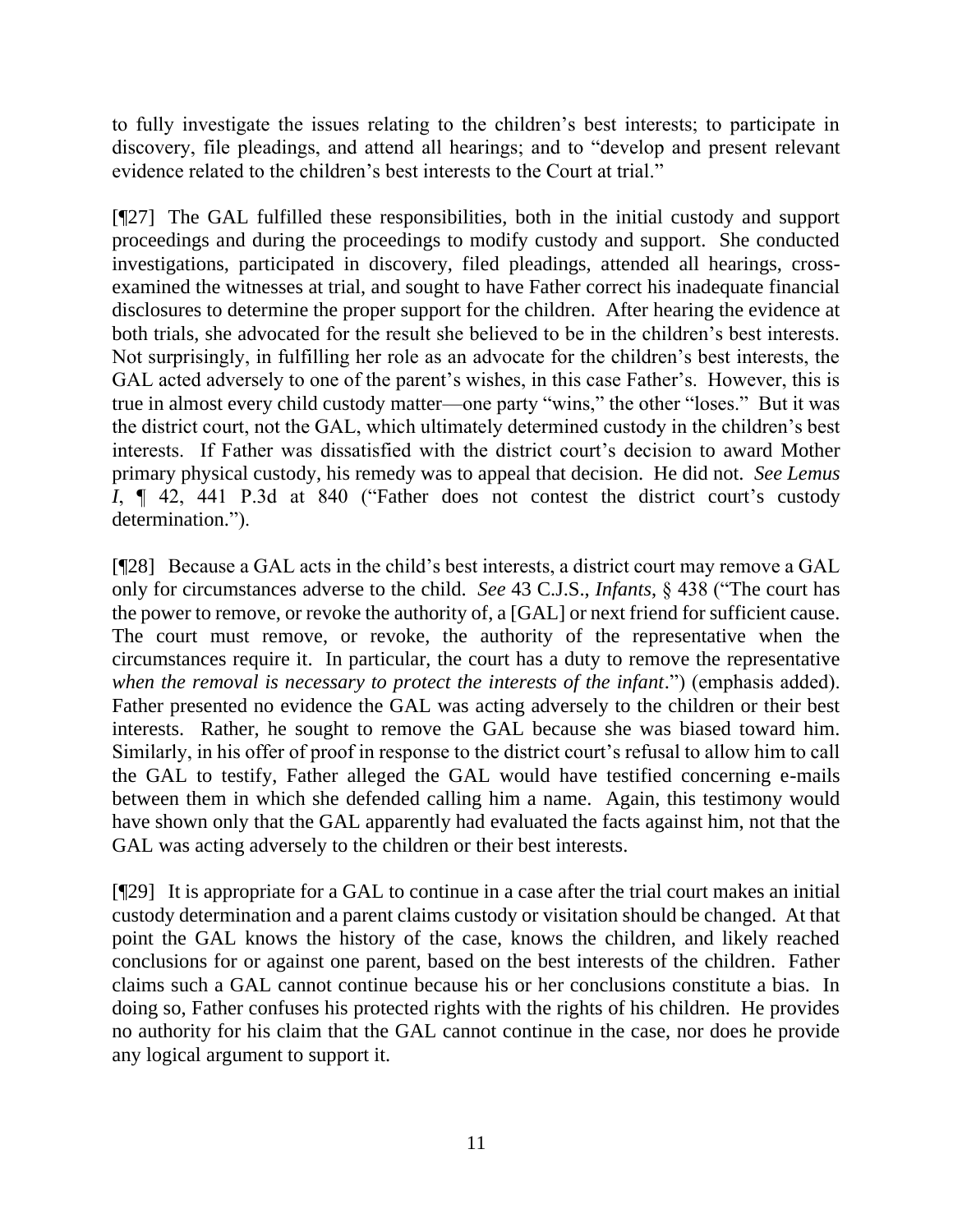[¶30] Because he had no protected right to a GAL unbiased against him, the district court did not violate Father's due process rights by denying his request to call the GAL to testify at the hearing seeking her removal.

# *2. Child Support/Mortgage Interest*

[¶31] Father argues the district court abused its discretion when it found his proof of mortgage interest expenses inadequate. He maintains the mortgage interest he pays on his multiple rental properties is a legitimate business expense. He claims he supported the claimed mortgage interest deduction with the interest statements from the bank and testified to their legitimacy, which was not contradicted.

[¶32] As we explained in *Lemus I*:

We review the district court's order on child support by applying the abuse of discretion standard.

> A court does not abuse its discretion unless it acts in a manner which exceeds the bounds of reason under the circumstances. Our review entails evaluation of the sufficiency of the evidence to support the district court's decision, and we afford the prevailing party every favorable inference while omitting any consideration of evidence presented by the unsuccessful party. Findings of fact not supported by the evidence, contrary to the evidence, or against the great weight of the evidence cannot be sustained.

*Lemus I*, ¶ 18, 441 P.3d at 835 (quoting *Stevens v. Stevens*, 2014 WY 23, ¶ 8, 318 P.3d 802, 806 (Wyo. 2014), and *Bingham v. Bingham*, 2007 WY 145, ¶ 10, 167 P.3d 14, 17-18 (Wyo. 2007)) (internal citations omitted).

[¶33] "Child support calculations are governed by . . . Wyo. Stat. Ann. §§ 20-2-301 through  $-308$  [(LexisNexis 2019)]  $\ldots$ . The first step in calculating child support is to determine each parent's monthly income and net monthly income." *Marquis v. Marquis*, 2020 WY 141, ¶ 21, 476 P.3d 212, 218 (Wyo. 2020) (citations omitted). Section 20-2- 303(a)(ii) provides in relevant part: "In determining income, all reasonable unreimbursed legitimate business expenses shall be deducted."

[¶34] The district court correctly found mortgage interest could be deducted as a "reasonable unreimbursed legitimate business expense" in determining Father's income.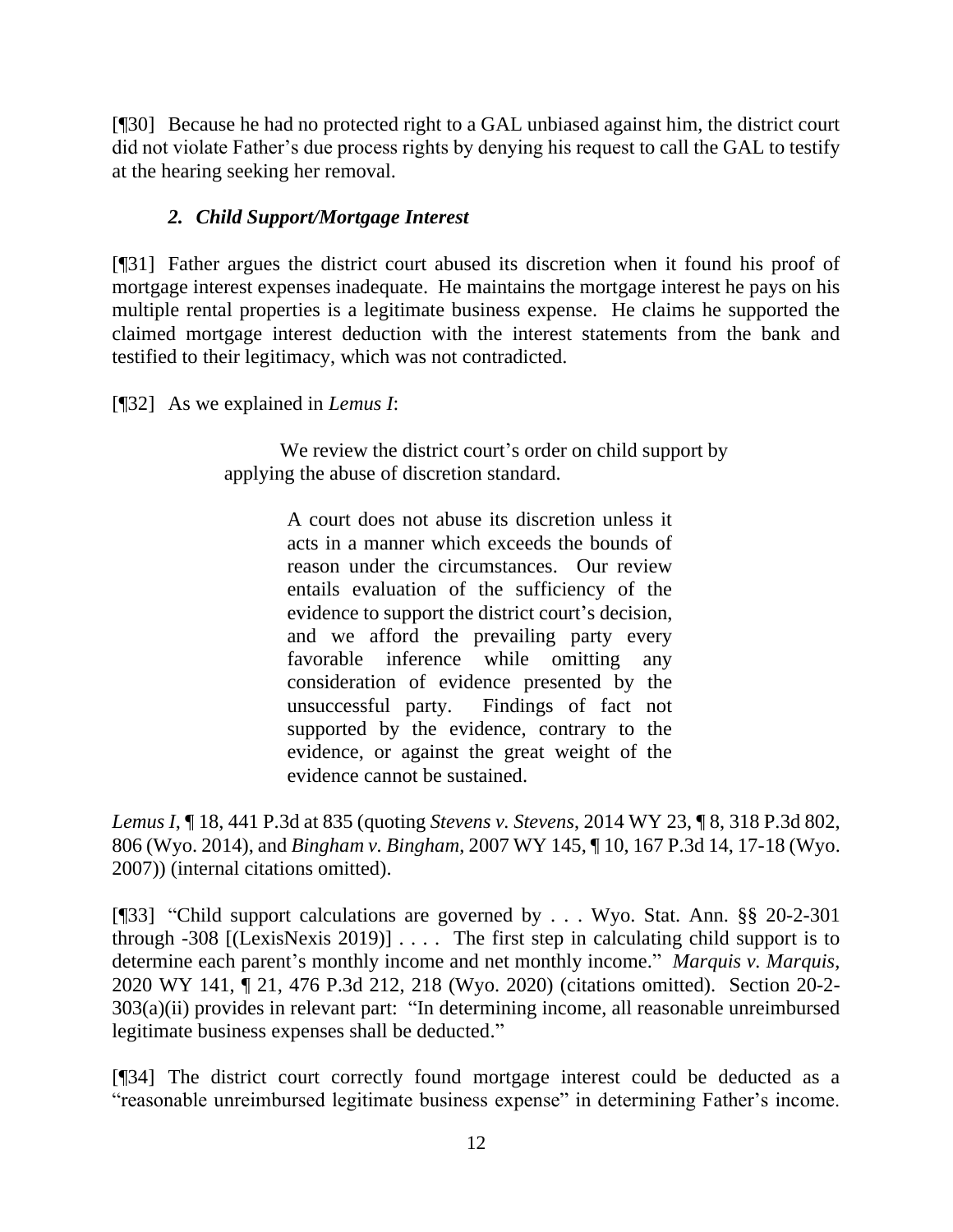*See Fleenor v. Fleenor*, 992 P.2d 1065, 1069 (Wyo. 1999). It decided, however, Father had not satisfied his burden to show he is entitled to the mortgage interest deduction. We see no abuse of discretion in that decision.

[¶35] Father did not provide the customary Form 1098s documenting the mortgage interest he claimed. While he testified the 1098s had been lost and could not be located or reproduced, the district court found this explanation to be "incredible." We give "due regard" to this credibility determination. *See Mattheis Co. v. Town of Jackson*, 2019 WY 78, ¶ 18, 444 P.3d 1268, 1275 (Wyo. 2019) (upon review of a district court's decision following a bench trial, "'[d]ue regard is given to the opportunity of the trial judge to assess the credibility of the witnesses . . . [;] [f]indings of fact will not be set aside unless they are clearly erroneous'" (quoting *Meiners v. Meiners*, 2019 WY 39, ¶ 8, 438 P.3d 1260, 1265- 66 (Wyo. 2019)).

[¶36] The district court's credibility determination is supported by the record. Father's accountant testified he relied on the interest statements, rather than the Form 1098s, in preparing Father's tax returns. However, he also testified he had never experienced a situation in his over twenty-year career as an accountant where a bank could not reprint a lost 1098. It also appears Father's accountant had information concerning the mortgage interest which was not provided to the court. The accountant testified he received from Father a printout of "the ending interest paid" and "the balance" of the mortgages. He also testified Father provided him "proof of [his] expenses" in "a satchel . . . with tape around all of them" and the accountant "looked at all those and matched them up with what [he had]." While the nature and quality of the information in the printout and satchel is unknown, Father did not provide either to the court.

[¶37] The court found the interest statements Father provided were "inadequate" to meet his burden of proof. Again, the district court's decision is supported by the record. The interest statements do not contain Father's name, and Father handwrote the property addresses to which they allegedly apply on the statements. Father's claim there was no contradictory evidence as to the legitimacy of the statements misstates the burden of proof. Father had the burden to prove his entitlement to the mortgage interest deduction. Mother and the GAL had no obligation to provide contradictory evidence. In any event, Mother elicited from Father's accountant testimony concerning his experience with lost 1098s, and this testimony discounted Father's testimony that lost 1098s cannot be reproduced.

[¶38] The district court did not abuse its discretion by not allowing Father to deduct mortgage interest to determine his income for purposes of calculating child support.

# *3. W.R.A.P. 10.05*

[¶39] Mother argues she is entitled to her attorney fees and costs on appeal under W.R.A.P. 10.05 because Father had no reasonable cause to bring this appeal and his appeal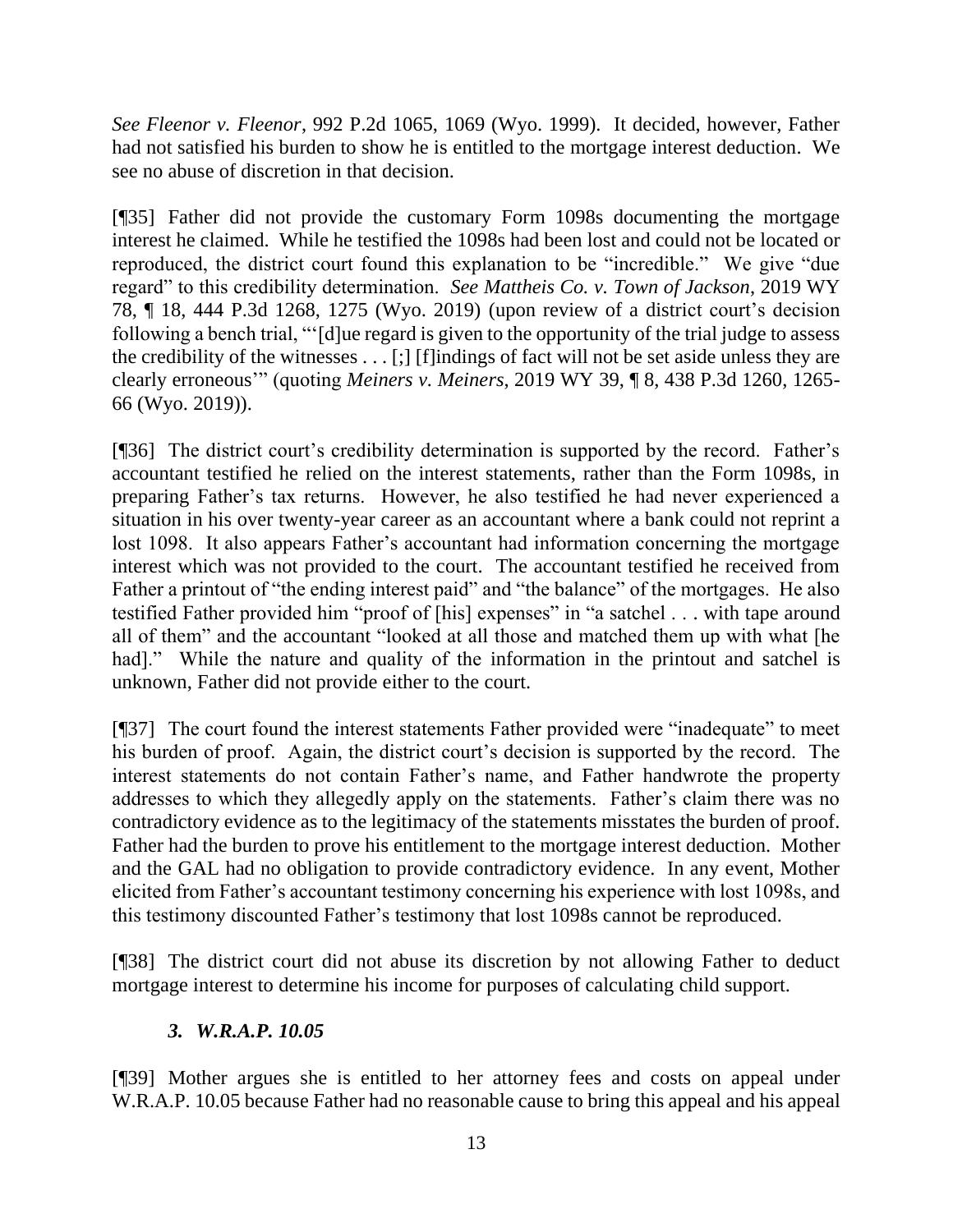lacks cogent argument. She claims he failed to acknowledge the GAL played no role in the district court's finding that no material change in circumstances had occurred since the original custody and support order, and he had again provided improper evidentiary support for his unreimbursed business expenses. She admits he provides pertinent legal authority in his brief but claims he relies on out-of-state cases with little Wyoming authority. She also asks us to consider the district court held Father in contempt for willfully violating its orders concerning child support and discovery. According to Mother, Father is "attempting to wage a war of attrition, which will never end unless [he] continues to bear the cost, which justifies an award of fees pursuant to W.R.A.P. 10.05."

[¶40] Rule 10.05(b) states: "If the court certifies . . . there was no reasonable cause for the appeal, a reasonable amount of attorneys' fees and damages to the appellee shall be fixed by the appellate court and taxed as part of the costs in the case." "Rule 10.05 sanctions 'are generally not available for challenges to discretionary rulings, unless an appeal lacks cogent argument, there is an absence of pertinent legal authority to support the issues, or there is a failure to adequately cite to the record.'" *Fleet v. Guyette*, 2020 WY 78, ¶ 66, 466 P.3d 812, 828 (Wyo. 2020) (quoting *Deede v. Deede*, 2018 WY 92, ¶ 10, 423 P.3d 940, 943 (Wyo. 2018)) (other citation and quotation marks omitted).

[¶41] We recognize Mother's frustration with the course of these proceedings and Father's litigious behavior. As the district court pointed out in its order denying Father's petition to modify custody and support, it is obvious the parties "do not like each other." Our standard for awarding fees on appeal, however, does not depend on a party's likeability. Rather, we look to the reasonableness of the appeal and the quality of the arguments, legal authority, and record citations provided. Considering these factors, we deny Mother's request for her fees and costs.

[¶42] Father presented some cogent argument concerning the issues he raised and cited to pertinent legal authority (including many Wyoming cases) and the relevant portions of the record. Indeed, we agreed with his argument and rejected Mother's argument concerning the GAL's role with respect to whether there has been a material change in circumstances justifying a change in custody. The fact he has lost his appeal is not determinative. *See, e.g., Marquis*, ¶ 52, 476 P.3d at 224 (even though Father's appellate arguments were not persuasive, we could not "certify that he had no reasonable cause for his appeal"); *Carbaugh v. Nichols*, 2014 WY 2, ¶ 24, 315 P.3d 1175, 1180 (Wyo. 2014) (same). Moreover, while we agree Father was derelict in providing timely and sufficient information supporting his unreimbursed business expenses, the district court sanctioned Father for this conduct by ordering him to pay Mother's district court attorney fees, and his failure to provide sufficient evidence supporting the mortgage interest has resulted in him not being allowed to deduct it. We also do not generally award fees in an appeal challenging discretionary rulings. *See Fleet*, ¶ 66, 466 P.3d at 828 (quoting *Deede*, ¶ 10, 423 P.3d at 943). The district court's decision that Father had not adequately proven the